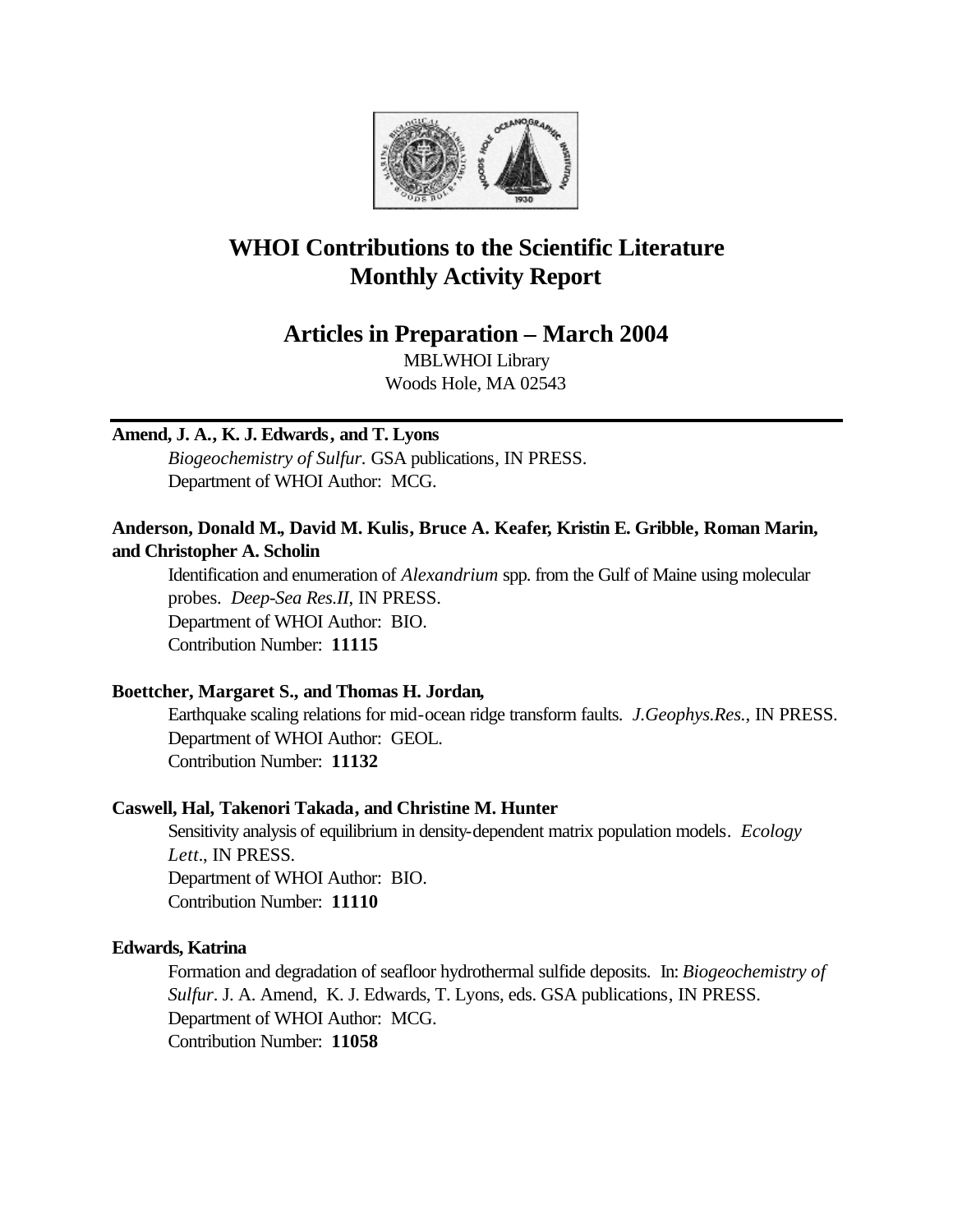#### **Feddersen, Falk, and John Trowbridge**

The effect of wave breaking on surfzone turbulence and alongshore currents. *J.Phys.Oceanogr.*, IN PRESS. Department of WHOI Author: AOPE. Contribution Number: **11123**

## **Francis, D. T. I., and K. G. Foote**

Anatomy of fish-swimbladder acoustic resonances at high frequencies. In: *Proceedings of 7th European Conference on Underwater Acoustics ECUA 2004, 5-8 July, 2004, Delft, Netherlands*, IN PRESS. Department of WHOI Author: AOPE. Contribution Number: **11121**

## **Francois, Roger**

230Th normalization: An essential tool for interpreting sedimentary fluxes during the late Quaternary. *Paleoceanography*, IN PRESS. Department of WHOI Author: MCG. Contribution Number: **11053**

#### **Holtegaard-Nielsen, Morten, Larry Pratt, and Karl Helfrich**

Mixing and entrainment in hydraulically-driven, stratified sill flows. *J.Phys.Oceanogr.*, IN PRESS. Department of WHOI Author: PO. Contribution Number: **11117**

#### **Hsu, Tian-Jian, Steve Elgar, and R. T. Guza**

A wave-resolving approach to modeling onshore sandbar migration. *Geophys.Res.Lett.*, IN PRESS. Department of WHOI Author: AOPE.

Contribution Number: **11126**

### **Hughen, Konrad A., Timothy I. Eglinton, and Li Xu**

Abrupt tropical vegetation response to rapid climate changes. *Science*, IN PRESS. Department of WHOI Author: MCG. Contribution Number: **11112**

## **Hughen, Konrad A., John R. Southon, Chanda J. H. Bertrand, Brian Frantz, and Paula Zermeno**

Cariaco Basin calibration update: Revisions to calendar and  $^{14}$ C chronologies for core PL07-58PC. *Radiocarbon*, IN PRESS. Department of WHOI Author: MCG. Contribution Number: **11128**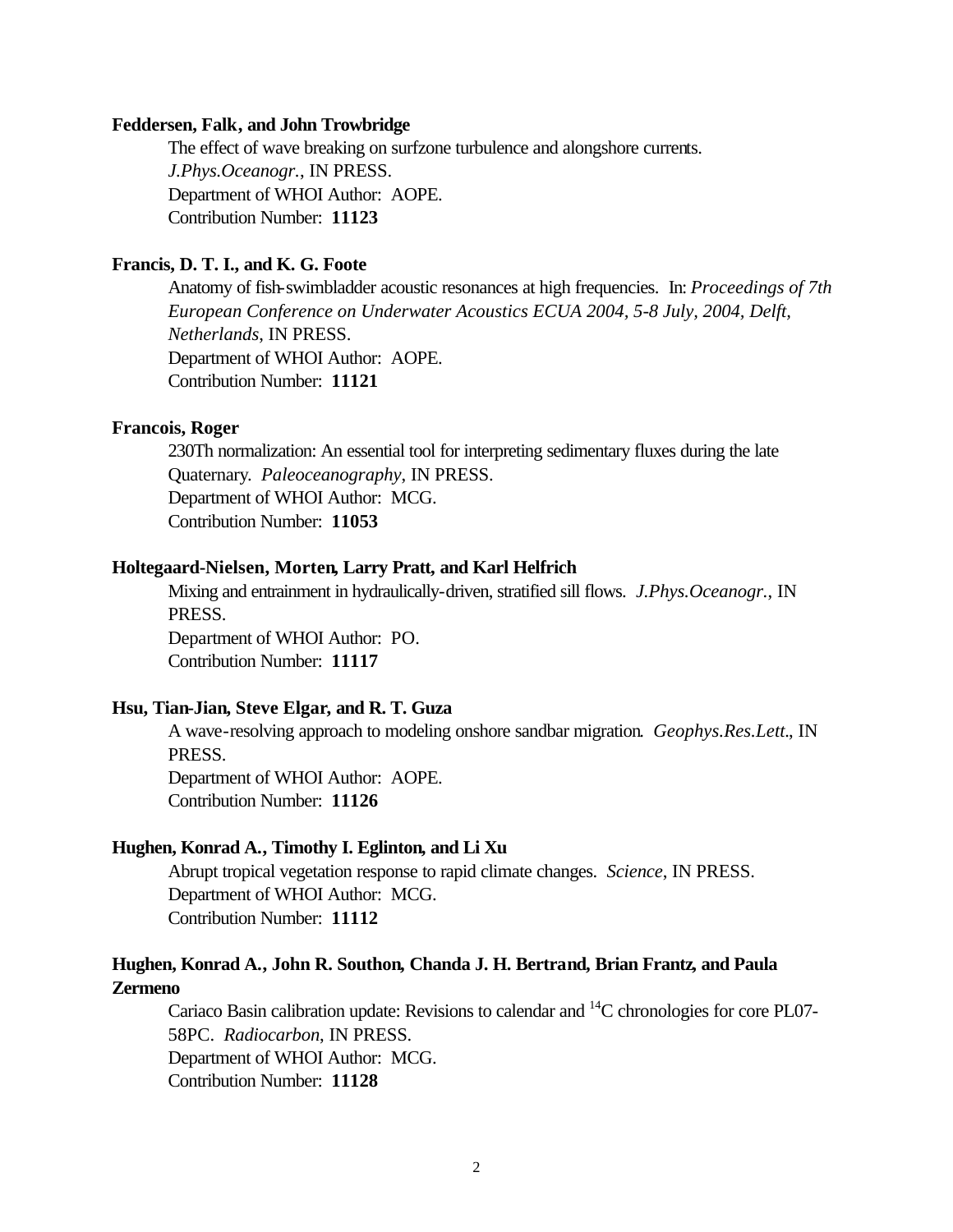#### **Limeburner, Richard, J. A. Whitehead, and Claudia Cenedese**

Variability of Antarctic bottom water flow into the North Atlantic. *Dee-Sea Res.II*, IN PRESS. Department of WHOI Author: PO. Contribution Number: **11119**

### **McManus, J. F., R. Francois, J.-M. Gherardi, L. D. Keigwin, and S. Brown-Leger**

Collapse and rapid resumption of Atlantic meridional circulation linked to abrupt deglacial climate changes. *Nature*, IN PRESS. Department of WHOI Author: MCG. Contribution Number: **11116**

#### **Parks, S. E., P. Hamilton, S. D. Kraus, and P. L. Tyack**

The gunshot sound produced by male North Atlantic right whales (*Eubalaena glacialis*) and its potential function in reproductive advertisement. *Mar.Mamm.Sci.*, IN PRESS. Department of WHOI Author: BIO. Contribution Number: **11107**

#### **Passamaneck, Yale J., and Kenneth J. Halanych**

Evidence from Hox genes that bryozoans are lophotrochozoans. *Evolut.Develop.*, IN PRESS. Department of WHOI Author: BIO. Contribution Number: **11100**

#### **Passamaneck, Yale J., Christoffer Schnader, and Kenneth M. Halanych**

Investigation of molluscan phylogeny using large-subunit and small-subunit nucelear rRNA sequences. *Mol.Phylogenet.Evol.*, IN PRESS. Department of WHOI Author: BIO. Contribution Number: **11096**

## **Pedlosky, Joseph**

Reply to: A comment on 'A theory of equatorial deep jets'. *J.Phys.Oceanogr.*, IN PRESS. Department of WHOI Author: PO.

#### **Pritchard, Mark, and Robert Weller**

Near surface diurnal variability in the Western Equatorial Pacific during persistently low wind stress conditions. *J.Geophys.Res.*, IN PRESS. Department of WHOI Author: PO. Contribution Number: **11118**